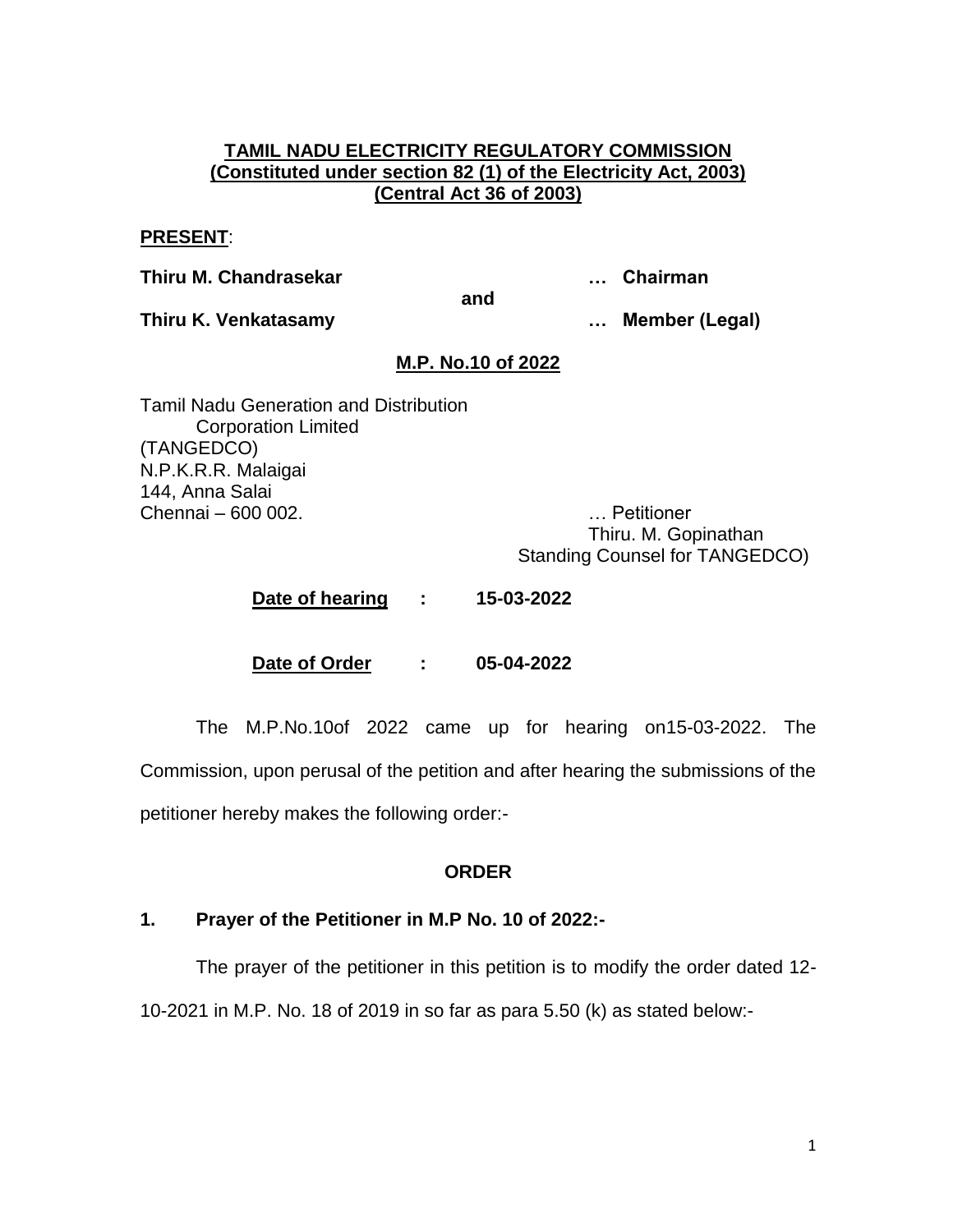*5.50 (k) as- the petitioner may seek equity assistance as required towards this Capital Investment Plan for each FY from Government of Tamil Nadu for the investments made as approved in this order"* 

## **2**. **Facts of the Case:-**

2.1. The Commission in its order in M.P.No.18 of 2019 dated12.10.2021

directed TANGEDCO as follows:

*''5.50. (k) The petitioner shall seek equity assistance to the extent of 30% of CAPEX approved in this Capital Investment Plan for each FY from Government of Tamil Nadu for the investments made as approved in this order and Go TN shall grant the equity amount"*

2.2. The above direction is sought to be revised by TANGEDCO due to the

following reasons:-

- GoTN is providing financial assistance to TANGEDCO in the form of equity share capital, loss funding and conversion of loan under UDAY, etc.
- GoTN is also providing tariff subsidy in advance to TANGEDCO as per the direction of the Commission.
- The details of financial assistance received during the past 5 years are given below:

| S.             | Description         | 2016-17 | 2017-18 | 2018-19 | 2019-20 | 2020-21  |
|----------------|---------------------|---------|---------|---------|---------|----------|
| No.            |                     |         |         |         |         |          |
| 1              | <b>Equity Share</b> | 4523.20 | 781.55  | 0       | 150.00  |          |
|                | Capital for         |         |         |         |         |          |
|                | projects            |         |         |         |         |          |
| $\overline{2}$ | Equity - CDRRP      | 0       | 0       | 111.64  | 278.98  |          |
| 3              | <b>Other Grants</b> |         |         |         |         |          |
|                | a. Uday Loan        |         | 4563.00 | 4563.00 | 4563.00 | 4563.00  |
|                | Conversion          |         |         |         |         |          |
|                | b. Uday Taken       |         | 217.43  | 776.08  | 3155.85 | 5982.46  |
|                | over losses         |         |         |         |         |          |
|                | (Accural)           |         |         |         |         |          |
|                | <b>Total</b>        | 4523.2  | 5561.98 | 5450.72 | 8147.83 | 10545.46 |